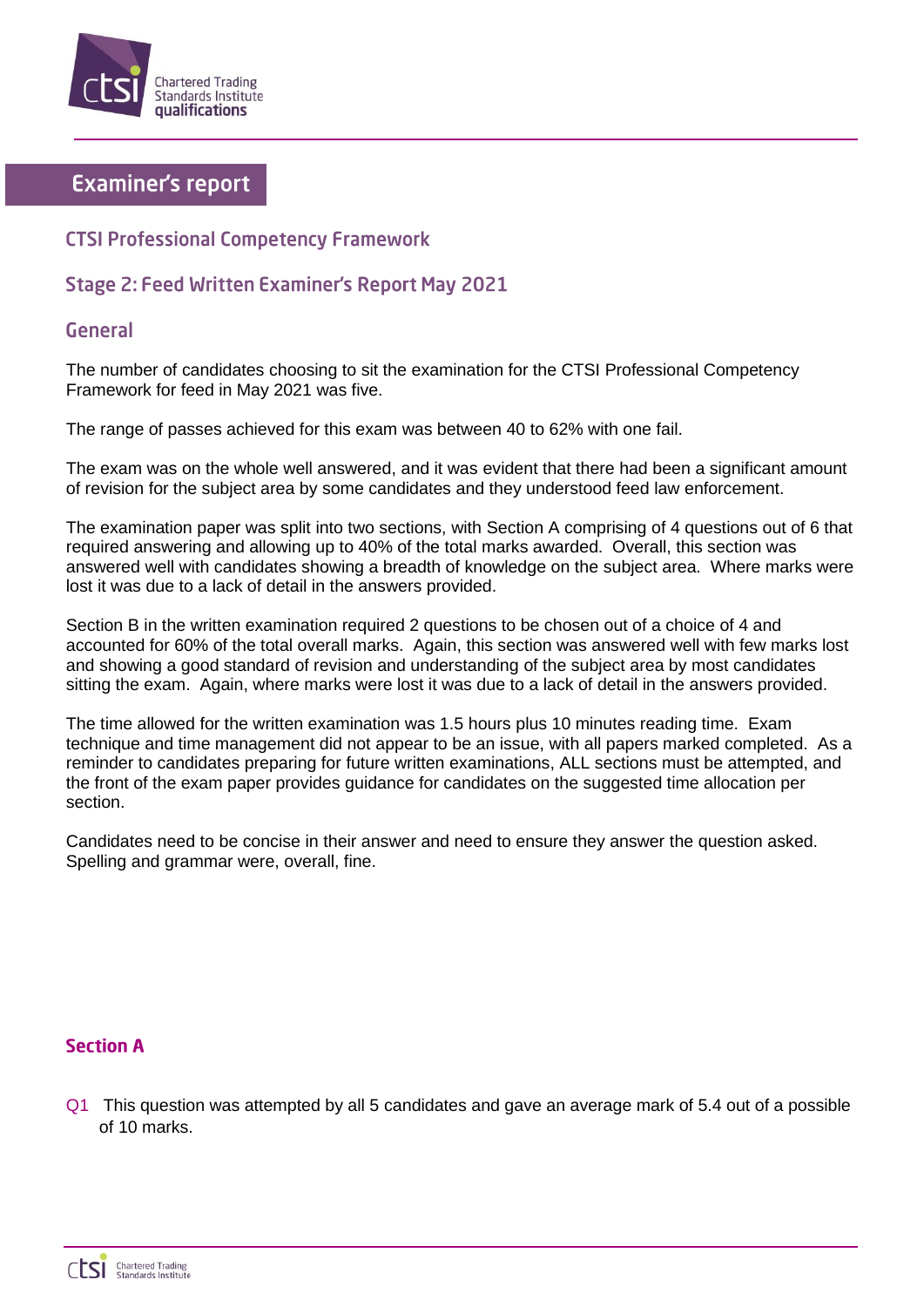This question related to the Hazards that need to be considered in written documented procedures based on HACCP. Whilst this question was on the whole answered reasonably well, marks were lost due to a lack of detail in some of the answers given.

Q2 This question was attempted by 3 candidates and gave an average mark of 2.3 out of a possible 10 marks.

This question related to the Feed Law Code of Practice and earned recognition. The marks were low for this question with candidates failing to give sufficient information as to what

Q3 This question was attempted by 4 candidates and gave an average mark of 7.5 out of a possible of 10 marks.

This question required candidates to detail the activities that required registration as part of the obligations for retained Regulation (EC) 183/2005. On the whole this question was answered well with one candidate achieving the full 10 marks for the answer given.

Q4 This question was attempted by 2 candidates and gave an average mark of 2 out of a possible of 10 marks.

The question related to retained Regulation (EC) 767/2009 and the principles for the labelling and presentation of feed. On the whole this question was poorly answered and marks were lost due to a lack of detail in some of the answers given.

Q5 This question was attempted by all 5 candidates and gave an average mark of 4 out of a possible of 10 marks.

The question required the candidate to demonstrate that they understood the requirements for the rules applicable to primary production of food laid down in Annex I, Part A, of Regulation (EC) No 852/2004. On the whole this question was answered well with one candidate failing to achieve any marks, which did pull down the average marks for this answer.

Q6 This question was attempted by 1 person and gave an average mark of 3 out of a possible 10 marks

This question required the candidate to explain the examples the differing types of animal byproduct that may be used as a feed material. Marks were lost due to a lack of detail given in the answer.

## **Section R**

Q7 This question was not attempted by any of the candidates.

This question required the candidate to explain what was required in a contingency plan with regards accordance with feed law and how a local authority could prevent unsafe feed being placed on the market.

Q8 This question was attempted by 2 candidates and gave an average mark of 10.5 out of a possible of 30 marks.